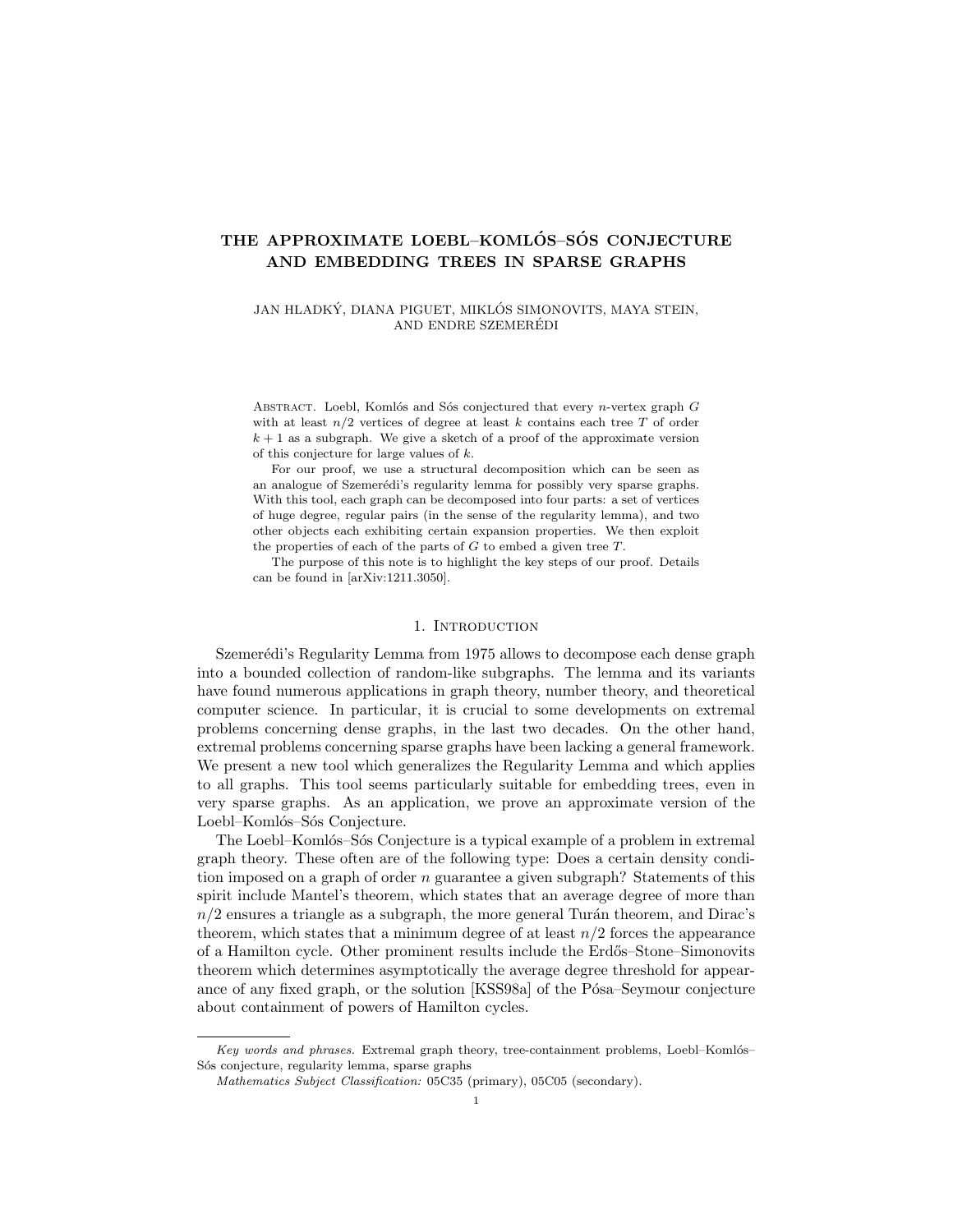Some of the progress in the area in the last two decades has been enabled by the developments around the regularity lemma. The regularity lemma allows to approximate an original graph by a so-called cluster graph. The point in doing so is that an original combinatorial problem translates to an easier one on the cluster graph. Let us illustrate this fundamental feature with the examples mentioned above: the modern, regularity lemma based approach reduces the Erdős–Stone– Simonovits theorem to Turán's theorem on the cluster graph. In a similar spirit, the proof of the P $\acute{o}$ sa–Seymour conjecture about the appearance of the k-th power of a Hamilton cycle can be reduced to an easier question of tiling with copies of  $K_{k+1}$ on the cluster graph level, an answer to which is given by the Hajnal–Szemerédi theorem. These and other applications of the regularity lemma in extremal graph theory are surveyed in [KSSS02, KO09].

Containment of trees is a particularly important case to study, as trees constitute a relatively simple graph class. An easy greedy embedding argument shows that each graph with a minimum degree of at least  $k$  contains each tree with  $k$  edges. A graph formed by a union of cliques of order k shows that this result is optimal.

Two important conjectures have been made as to how the minimum degree condition can be relaxed. The first of these is the famous Erdős–Sós conjecture from 1963:

Conjecture 1. Every graph of average degree greater than  $k-1$  contains all trees with k edges as subgraphs.

Conjecture 1 trivially holds for the containment of a star with  $k$  leaves, and it is a classical result of Erdős and Gallai [EG59] that it also holds for paths (for more history, see [FS13]). Further partial results include [BD96,  $\text{Hax01}$ , SW97, Wo $\angle$ 296]. A proof of the conjecture for large graphs has been announced by Ajtai, Komlós, Simonovits and Szemerédi [AKSS].

Loebl, Komlós, and Sós (see [EFLS95]) conjectured the same assertion holds when replacing the average degree condition with the median degree.

# **Conjecture 2.** Every graph of median degree at least  $k$  contains all trees with  $k$ edges as subgraphs.

Previous work on Conjecture 2 includes solutions which use additional restrictions on the host graph [Sof00, Dob02], or on the trees [BLW00, PS08]. Most notably, Conjecture 2 has been solved for large dense graphs, i.e. for k linear in  $n$ , in [HP, Coo09], building on an approximate version given in [PS12]. For the exact value  $k = n/2$ , this had been achieved earlier in [AKS95, Zha11].

Note that because of the stars, the median degree in Conjecture 2 has to be at least k. Further note that Conjecture 2 is almost best possible in the sense that we cannot decrease much the number of vertices, namely  $n/2$ , that are required to have degree at least k. For this, first assume that n is even, and that  $n = k + 1$ . Let  $G^*$  be obtained from the complete graph on n vertices by deleting all edges inside a set of  $\frac{n}{2} + 1$  vertices. Then  $G^*$  has  $\frac{n}{2} - 1$  vertices of degree k. It is easy to check that  $G^*$  does not contain the path with k edges (or any other tree with k edges and independence number less than  $\frac{n}{2} + 1$ ). Now, taking the union of several disjoint copies of  $G^*$  we obtain examples for other values of n. (And adding a small complete component we can get to any value of  $n$ .) See Figure 1 for an illustration.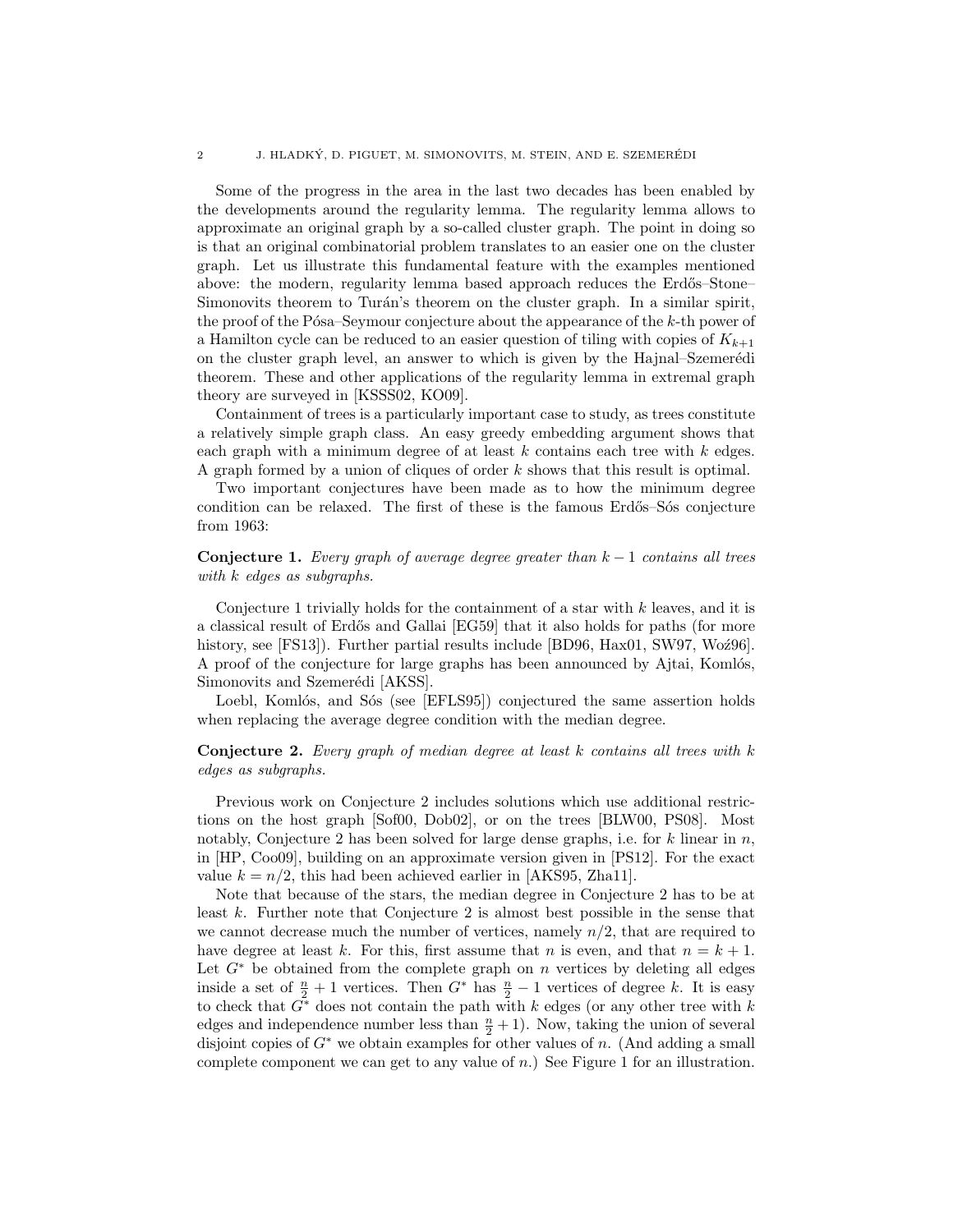THE APPROXIMATE LOEBL–KOMLÓS–SÓS CONJECTURE 3



FIGURE 1. An extremal graph for the Loebl–Komlós–Sós Conjecture.

It is not difficult to see that each of the two conjectures implies that the Ramsey number of two trees  $T_k$  and  $T_m$  with k and m edges, respectively, is at most  $k+m$ . This is best possible for stars of even order, but not for all trees [GG67, HLT02].

Our main result is an approximate version of Conjecture 2, which reads as follows.

**Theorem 3.** For every  $\varepsilon > 0$  there exists  $k_0$  such that for every  $k > k_0$ , every n-vertex graph G with at least  $(1+\varepsilon)n/2$  vertices of degree at least  $(1+\varepsilon)k$  contains each tree  $T$  with  $k$  edges.

Previous results [AKS95, PS12, Zha11, HP, Coo09] on the dense case of Conjecture 2 relied on Szemerédi's regularity lemma. The strategy of these proofs is explained in the next section. The (original) regularity lemma is void when the host graph is sparse, i.e., when  $k = o(n)$ . To circumvent this shortcoming, we present an extension of the regularity lemma which is tailored to tree-embedding problems, and which applies even to sparse graphs. We then show how this decomposition, which we call *sparse decomposition*, can be used to embed the tree  $T$  given by Theorem 3.

In this paper we show some of the key ideas behind the proof. The actual implementation of these ideas is technical and can be found in  $[HKP^+a]$ , split into four parts  $[HKP<sup>+</sup>b, HKP<sup>+</sup>c, HKP<sup>+</sup>d, HKP<sup>+</sup>e]$  for publication purposes.

### 2. The dense case

In this section, we recall the solution of the dense approximate version of Conjecture 2 due to Piguet and Stein. Their proof provides several key ingredients which are common to the proof of Theorem 3.

**Theorem 4** ([PS12]). For every  $C, \varepsilon > 0$  there exists  $k_0$  such that for every  $k > k_0$ we have that every graph G of order  $n \leq Ck$  with at least  $n/2$  vertices of degree at least  $(1 + \varepsilon)k$  contains each tree T with k edges.

The proof follows a strategy typical for graph theory results which employ the regularity lemma. It has three main steps: partitioning  $T$ , finding a suitable matching structure in the cluster graph  $\bf{G}$  of the graph  $G$ , and embedding  $T$  into  $G$  using this matching structure. The right way to partition  $T$  is given by the following lemma. We say that a subtree  $F \subset T$  is *adjacent* to a vertex  $v \in V(T) \setminus V(F)$  if there is an edge from  $v$  to a vertex in  $F$ .

**Lemma 5.** For each  $\tau > 0$ ,  $k \in \mathbb{N}$ , for any tree T with k edges there is a set  $W = W_A \cup W_B \subset V(T)$ , and a set  $\mathcal{T} = \mathcal{T}_A \cup \mathcal{T}_B$  of disjoint subtrees covering all of  $V(T) - W$  such that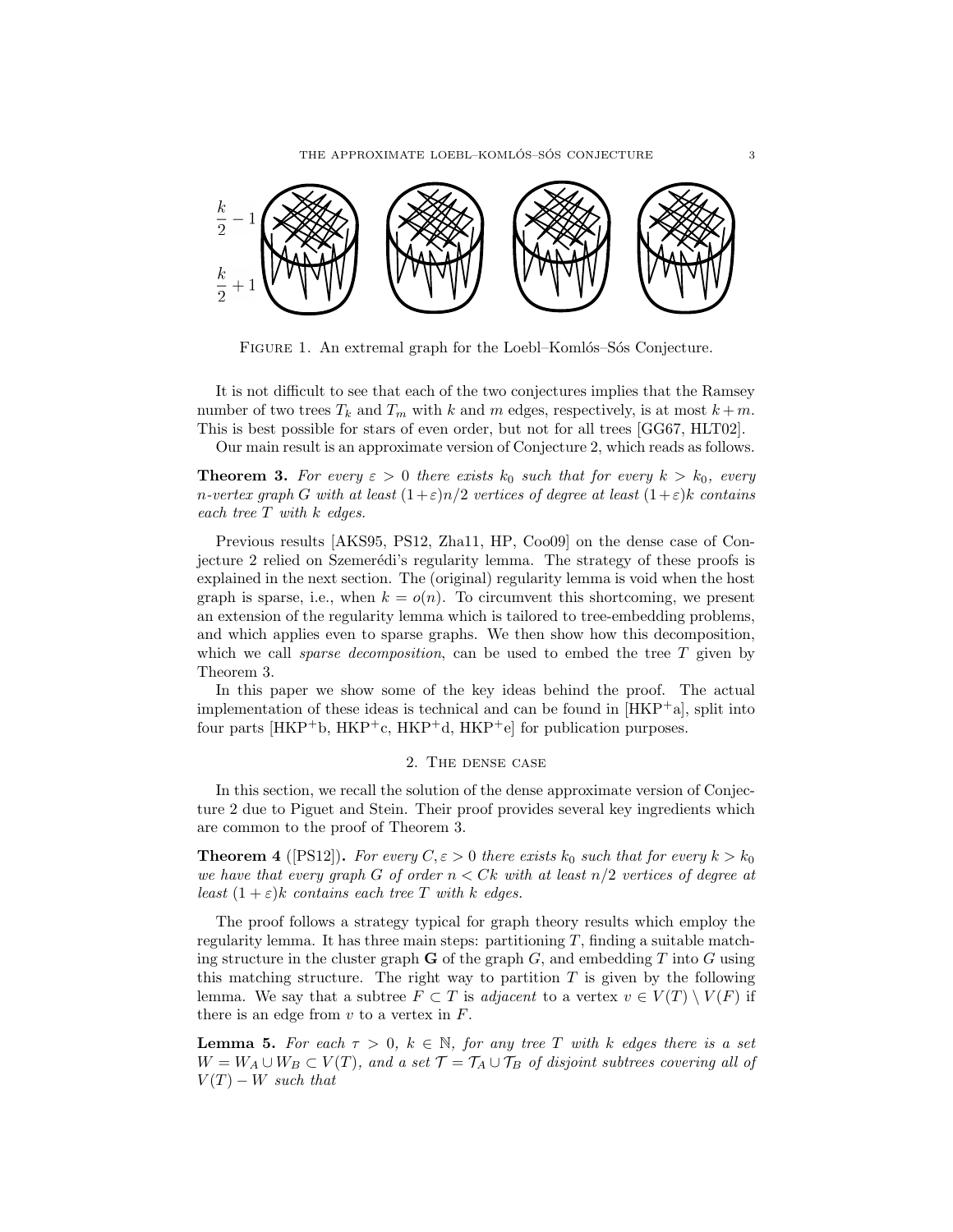- (a) the trees in  $\mathcal T$  have order less than  $\tau k$ ,
- (b) the trees in  $\mathcal T$  are not adjacent to each other,
- (c)  $|W| < 100/\tau$ ,
- (d) each side of the bipartition of  $V(T)$  contains one of the sets  $W_A$ ,  $W_B$ ,
- (e) each tree in  $\mathcal{T}_B$  is adjacent to only one vertex of W, and that vertex lies in  $W_B$ ,
- (f) each tree in  $\mathcal{T}_A$  is adjacent to at most two vertices of W, and these lie in  $W_A$ ,
- (g)  $|V(\bigcup \mathcal{T}_B)| < k/2$ .

We call a tree in  $\mathcal T$  internal if it is adjacent to two vertices of  $W$ , and call it an end tree otherwise. Note that  $\mathcal{T}_B$  only contains end trees by property (e).

In order to obtain the partition from Lemma  $5$ , we traverse  $T$  from the leaves to a fixed root, sequentially chopping off 'branches' of T that have reached the critical size of  $\tau k$ . Similar strategies of dividing larger objects into smaller pieces have been used in other proofs employing embedding with the regularity method. As we shall see, the partition of T from Lemma 5 will be useful for the sparse case as well.

The bulk of the work is on finding a suitable structure in the graph  $G$ . To this end we use the regularity lemma [Sze78]. Let us first introduce the key notion of regular pairs. Given  $\eta > 0$ , a pair  $(A, B)$  of disjoint sets is  $\eta$ -regular if  $|d(A, B)-d(U, W)| <$  $\eta$  for each  $U \subseteq A, W \subseteq B$  with  $|U| > \eta |A|, |W| > \eta |B|$ . The regularity lemma then reads as follows.

**Lemma 6** (Regularity lemma). For each  $\eta > 0, m \in \mathbb{N}$  there are  $n_0, M$  such that every graph on  $n > n_0$  vertices allows for a partition of all but at most  $\eta n$  of its vertices into  $m < k < M$  sets (the 'clusters') such that all but at most  $\eta k^2$  pairs of clusters form η-regular pairs.

With the help of Lemma  $6$ , we regularize the graph  $G$  and obtain a cluster graph G with clusters of size  $\nu k$ . Let L be the set of those clusters of G whose typical vertices have degree more than  $k$ . Piguet and Stein show that  **contains** a matching M plus two adjacent vertices  $A, B \in L$  such that the vertices in A have degree more than k into M, and those in B have degree larger than  $k/2$  into  $V(M) \cup L$ .

The tree  $T$  can be embedded into  $G$  by suitably mapping the vertices of  $W_A$  into A, the vertices of  $W_B$  into B, and packing subtrees  $\mathcal T$  (viewed as bipartite graphs) into the edges of M and the edges  $E_{\text{L}}$  emanating from L using basic properties of regular pairs. Here, it is crucial we choose the parameter  $\tau$  for Lemma 5 such that  $\tau \ll \nu$ . That is, individual subtrees of  $\mathcal T$  are much smaller than the clusters.

The large degrees of A and B into  $V(M) \cup L$  guarantee that there is enough space for embedding all trees from  $T$ . More precisely, each time we wish to embed a tree  $T' \in \mathcal{T}$ , there are two things we have to ensure. The first is that we have enough free space in the neighbourhood of either  $A$  or  $B$  to map the root of  $T'$ . The second is that we have sufficient free space in some regular pair meeting this neighbourhood, to map the rest of  $T'$ . For this, a degree of about k for the vertices in A and a degree of about  $k/2$  for the vertices in B is sufficient.

### 3. The sparse decomposition

In this section we introduce the basis of our proof of Theorem 3, the *sparse* decomposition. This tool has been conceived by Ajtai, Komlós, Simonovits and Szemerédi during their work on the Erdős–Sós conjecture. It allows to decompose any given graph, after a removal of a small fraction of the edges, into four sets: a set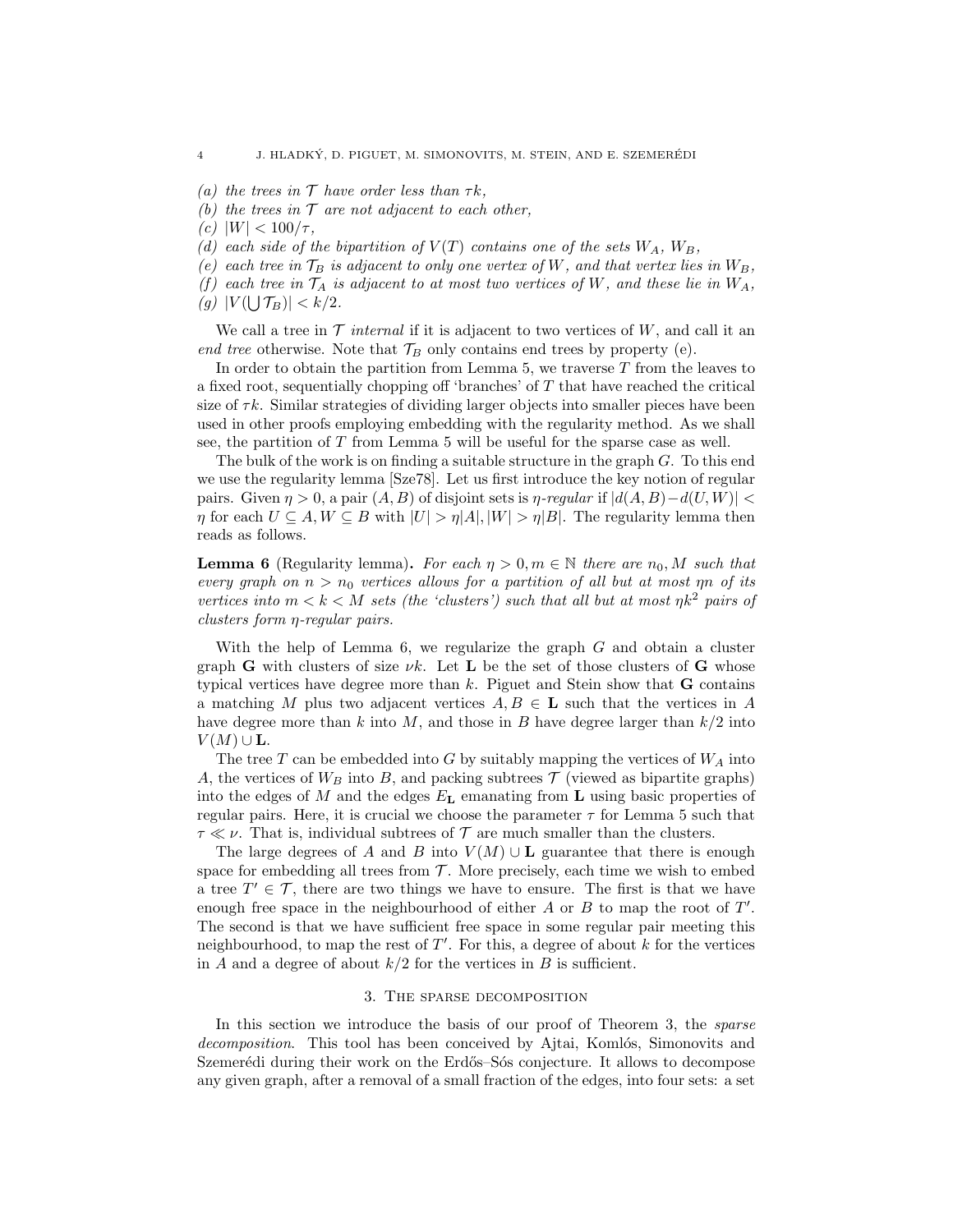$\Psi$  of vertices of high degree, a graph  $\mathbf{G}_{\text{reg}}$  whose edges that span regular pairs, an expanding graph  $G_{\text{exp}}$ , and a set  $\mathfrak A$  of vertices which has a yet different expansion property.

Throughout this section, let us fix a graph  $G$  on  $n$  vertices, and let  $k$  have the same order of magnitude as the average degree of  $G<sup>1</sup>$  We use Greek majuscules, and minuscules to denote sufficiently large, and sufficiently small constants, respectively. Some of these constants may depend on  $G$  and  $k$ , but are absolutely bounded from above and from below. We make the subtle relations between these constants explicit only when it adds to the clarity of this rough sketch.

The first step of the sparse decomposition is to separate the vertices of very high degree from those of comparatively low degree. By deleting only a few well-chosen edges, we arrive at a subgraph  $G'$  of G that has a gap in its degree sequence. More precisely, there are numbers  $\Omega^*$  and  $\Omega^{**}$  with  $\Omega^* \ll \Omega^{**}$  such that no vertex of  $G'$ has degree between  $\Omega^* k$  and  $\Omega^{**} k$  in G'. Let us indicate how to create the gap. We fix constants  $1 \ll \Omega_1 \ll \Omega_2 \ll \ldots \ll \Omega_{\lceil \frac{1}{\varepsilon} \rceil+1} := \infty$ . There is an index  $i \in \lceil \frac{1}{\varepsilon} \rceil + 1$ such the total degree of the vertices v with  $\deg(v) \in [\Omega_i k, \Omega_{i+1} k)$  is at most  $\varepsilon k n$ . Deleting the edges incident with these vertices almost yields the gap with  $\Omega^* = \Omega_i$ , and  $\Omega^{**} = \Omega_{i+1}$ . The problem is that the edge deletion may cause degrees of other vertices fall into the forbidden region  $[\Omega_k, \Omega_{i+1}k]$ . This can be resolved using an additional argument, which we omit here.

Let  $\Psi$  denote the set of all vertices of degree at least  $\Omega^{**}k$ . The mere structural information about the vertices  $\Psi$  is that they have huge degrees. On the other hand, this property turns out to be so powerful for tree embeddings that it compensates the lack of any finer description.

Before proceeding with the decomposition, we need a few concepts. The *density* of a bipartite graph  $D = (U, W; F)$  is  $d(D) := \frac{|F|}{|U||W|}$ , where  $F = E(D)$  are the edges of D. An  $(m, \gamma)$ -dense spot in a graph is a non-empty bipartite subgraph D with density  $d(D) > \gamma$  and minimum degree  $\delta(D) > m$ . A graph H is  $(m, \gamma)$ nowhere-dense if it does not contain any  $(m, \gamma)$ -dense spot.

Let D be a maximal set of edge-disjoint  $(\gamma k, \gamma)$ -dense spots in  $G' - \Psi$ . Let  $G_{\text{exp}}$ be the  $(\gamma k, \gamma)$ -nowhere dense graph obtained from  $G' - \Psi$  by removing the edges of  $D$ . (We chose the name  $G_{\text{exp}}$  for this graph in order to emphasize its expansion property given by the fact it is nowhere dense.) We now sequentially remove from  $G_{\text{exp}}$  any vertex of degree less than  $\rho k$ , where  $\rho$  is a certain constant much smaller than  $\varepsilon$ , but greater than  $\gamma \ll \rho \ll \varepsilon$ . Note that in the cleaning procedure we lose less than  $\rho k n$  edges, and the obtained graph, which we still call  $G_{\text{exp}}$ , has minimum degree at least  $\rho k$ .

The next step consists of regularizing the dense spots in  $D$ . By this we mean we wish to find a graph spanning almost all of  $\bigcup \mathcal{D}$ , and consisting of clusters that pairwise mostly form highly regular pairs, in the sense above. For each single one of these spots this is possible by Lemma 6 above, but such a naive regularization of each dense spot separately is useless. Indeed, for embedding  $T$  we may need to traverse many different spots  $\mathcal{D}$ . Thus the cluster structure of different dense spots must agree on their intersection.

<sup>&</sup>lt;sup>1</sup>This setting is compatible with the one of Theorem 3. Indeed, a straightforward calculation gives that in that case the average degree d of G satisfies  $d > k/2$ . If, on the other hand,  $d \geq 2k$ then there is no need to use the sparse decomposition as we can pass to a subgraph with minimum degree at least  $d/2 \geq k$ , and embed T greedily.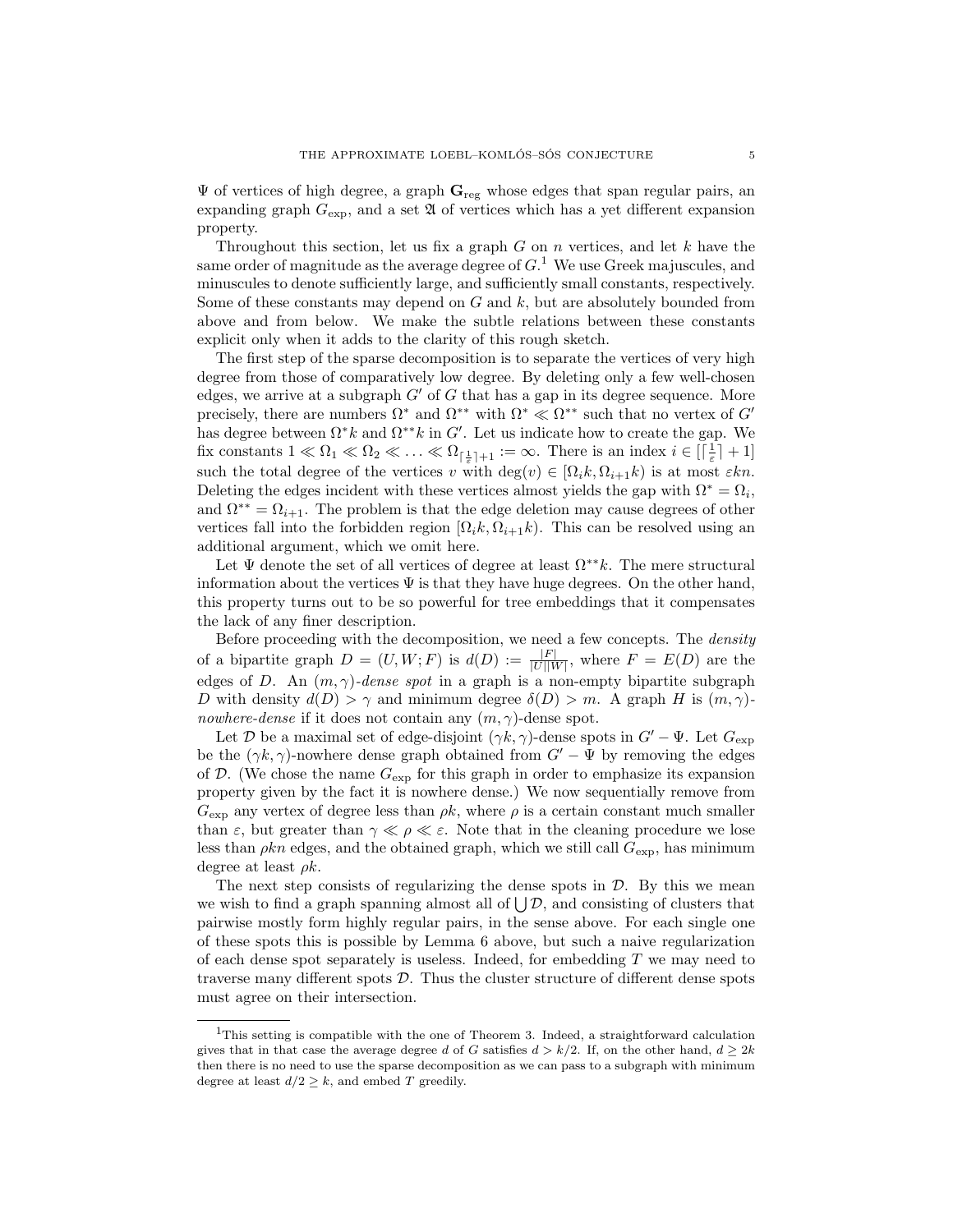So, consider all the Venn cells V with respect to the system  $\{U, W : (U, W; F) \in$  $\mathcal{D}$ . We shall not attempt to regularize those Venn cells  $\mathcal{A} \subset \mathcal{V}$  which are of size less than  $\alpha k$  (for  $\alpha \ll \eta$ ), as those cells themselves may be smaller than the anticipated cluster sizes. We now construct an auxiliary graph  $\mathcal{G} = (\mathcal{V} \setminus \mathcal{A}, \mathcal{E})$  on the larger Venn cells, joining two Venn cells  $X, Y$  with an edge if there is a dense spot  $(U, W; F) \in \mathcal{D}$  with  $X \subset U, Y \subset W$ .

Let us sketch how to regularize simultaneously all the dense pairs corresponding to the edges of  $\mathcal G$  in this setting. It can be shown that the maximum degree of  $\mathcal G$  is bounded from above by a constant  $\Delta$  that is independent of k. By Vizing's theorem, we can cover G with  $\Delta + 1$  matchings  $M_1, \ldots, M_{\Delta+1}$ . We follow the idea of Szemer´edi's proof of the regularity lemma, pumping up the mean square energy when refining an irregular partition. The key difference is that we track  $\Delta + 1$ mean-square energies, one for each matching  $M_i$ , rather than just a single one. This is similar to the proof of the multi-coloured version of the regularity lemma, which tracks a mean-square energy for each colour separately. We thus obtain a system of clusters, of size  $\nu k$ , say, refining  $V \setminus A$  and regular pairs between some of these clusters. Let  $\mathbf{G}_{reg}$  be the graph spanned by the regular pairs of positive density.

It remains to make use of vertices in  $\mathfrak{A} := \bigcup \mathcal{A}$ , i.e., those in small Venn cells. An elementary double-counting argument gives the following expansion property of A, which we call the  $(\Lambda, \beta, \gamma)$ -avoiding property: For every  $X \subseteq V(G)$  with  $|X| \leq \Lambda k$ for all but at most  $\beta k$  vertices  $v \in \mathfrak{A}$  there is a dense spot  $D \in \mathcal{D}$  which contains v and which satisfies  $|X \cap V(D)| \leq \gamma^2 k$ . The constant  $\beta$  will be chosen much smaller than  $\gamma$ , but still larger than  $\tau \ll \beta \ll \gamma$ .

Putting all of the above together, we obtained a sparse decomposition  $(\Psi, \mathbf{G}_{reg}, G_{exp}, \mathfrak{A})$ which captures all but at most  $o(kn)$  edges of G.

# 4. EMBEDDING THE TREE  $T$

The proof of Theorem 4 as outlined in Section 2 is a combination of two elements: a global embedding strategy based on the matching structure given by the clusters  $A, B$ , and the matching M, and a local strategy applied sequentially for embedding the individual subtrees from  $\mathcal{T}$ . The local strategy there is the standard technique of filling up regular pairs.

Also in the proof of Theorem 3 we shall find a suitable global structure, now in the sparse decomposition instead of in the cluster graph. We will discuss this structure later on. Before, we indicate local strategies for embedding subtrees  $\mathcal T$  in each of the ingredients  $\Psi$ ,  $\mathbf{G}_{reg}$ ,  $G_{exp}$ ,  $\mathfrak{A}$  of the sparse decomposition. The starting point of using either  $\Psi$ ,  $\mathbf{G}_{reg}$ ,  $G_{exp}$ , or  $\mathfrak{A}$  is that in our sequential embedding procedure we wish to extend the partial embedding from a vertex with a substantial degree into the respective object. For this, suppose that  $U \subset V(G)$  is the set of vertices used in earlier steps of the embedding.

To work with A, we use the avoiding property. Say we have to embed a tree  $T' \in \mathcal{T}$ . For simplicity, let us assume that  $T' \in \mathcal{T}_B$ ; this guarantees that  $T'$  is an end tree. Suppose its parent in  $W_B$  has been embedded already in a vertex  $v$  of degree more than  $\beta k$  into  $\mathfrak{A} \setminus U$ . Then, by the definition of the avoiding property, there is a neighbour of v in  $\mathfrak{A} \setminus U$  that is contained in a dense spot D which does not meet  $U$  much. We can place the first vertex of  $T'$  appropriately into  $D$ . We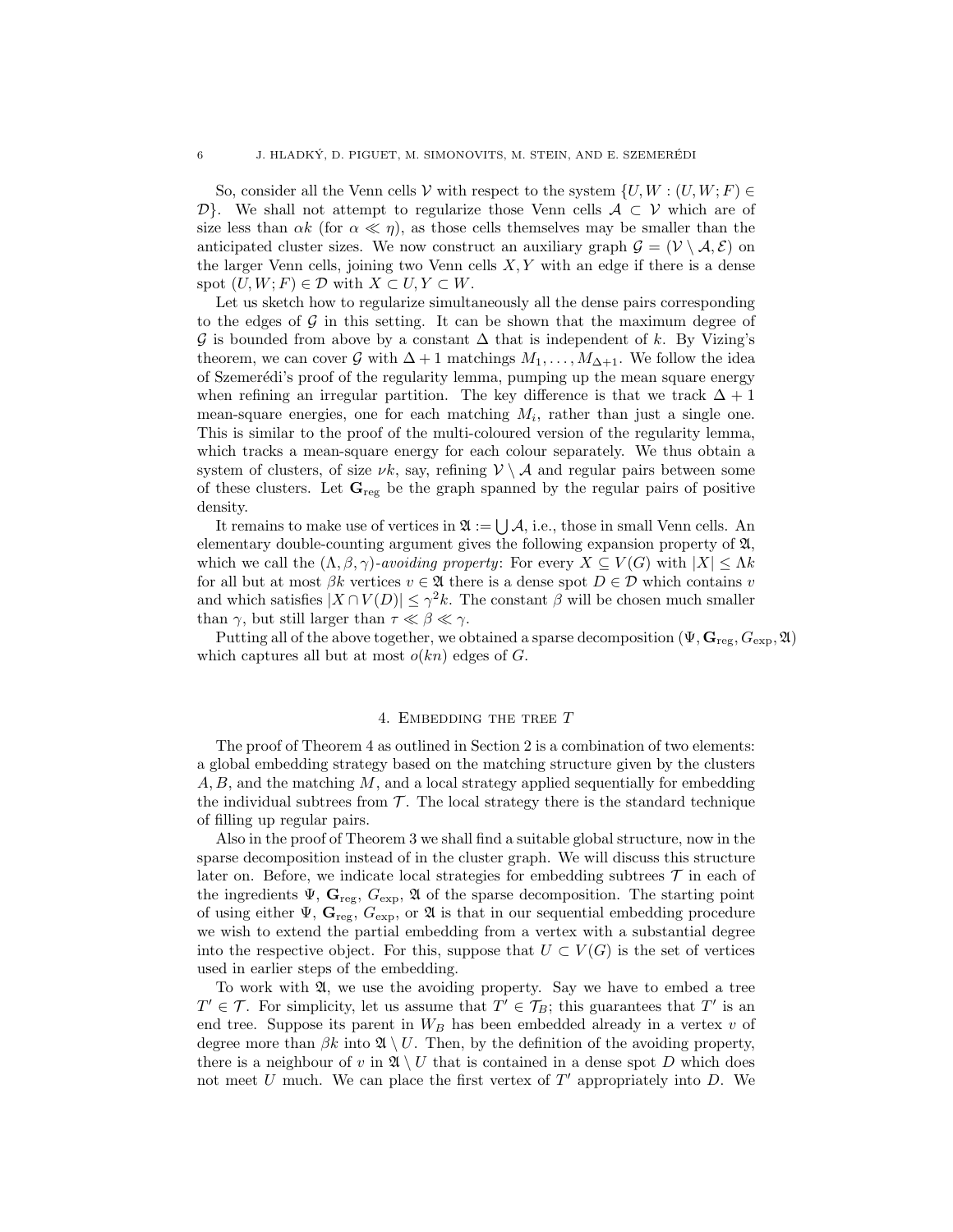then use the minimum degree  $\gamma k$  of D to embed the rest of T' greedily. Here, we use that  $\tau + \gamma^2 \leq \gamma$ .

Next, we show how to use  $G_{\text{exp}}$ . Again, suppose we are in the process of embedding a subtree  $T' \in \mathcal{T}_B$ . Say x is the last vertex of T' that has been embedded already, and we now wish to embed the children of x. Assume the image  $v$  of  $x$ has neighbourhood  $N_v \subset V(G_{\exp})$  of size at least  $\rho k/2$  in  $G_{\exp} - U$ . (Below it will become clear why we may assume this.) Since  $G_{\text{exp}}$  does not contain any  $(\gamma k, \gamma)$ dense spots, in particular not between  $U$  and  $N_v$ , we know that most vertices in  $N_v$  have less than  $\rho k/3$  neighbours in U. (Here, we used that  $\gamma \ll \rho$ .) Thus, it is possible to embed the children of x in vertices that have degree at least  $\rho k/2$  in  $G_{\text{exp}}$  − (U ∪ x), placing them in equally good positions as x earlier. Following this strategy successively, we manage to embed all of  $T'$ .

Regular pairs in  $\mathbf{G}_{\text{reg}}$  are used in the usual way for embedding trees of  $\mathcal{T}$ . That is, we view these trees as bipartite graphs, and embed them in regular pairs using the regularity property.

It only remains to explain the role of  $\Psi$ . This set is used very rarely for embedding; in particular we always have  $|U \cap \Psi| < \lambda k/2$ . The idea is that after mapping a vertex  $x \in T$  to a vertex  $v \in \Psi$ , we have an affluence of choices to extend the embedding. However, the huge degree of  $v$  alone is not enough. For example, we cannot map non-leaf vertices of  $T$  to leaves of  $G$ , and these may potentially comprise the entire neighbourhood of  $v$ . To circumvent this issue, we employ a rather delicate cleaning procedure prior to starting the embedding. That is, we find a set  $\Psi' \subset \Psi$  of vertices which have degree at least  $\Omega' k$  (for suitable  $\Omega^* \ll \Omega' \ll \Omega^{**}$ ) into a 'useful part of  $G$ ' in such a way that we do not lose many edges during the cleaning. Having done so, we wish to map the neighbours of  $x$  to neighbours of  $v$  that send not more than a few edges to  $U$ . This will guarantee that we can extend the embedding avoiding  $U$  in subsequent steps. To this end, consider the set  $\hat{U} = \{u \in V(G) : \deg(u, U) \geq \lambda k\}.$  We have  $\hat{U} \subset \{u \in V : \deg(u, U \setminus \Psi) > \lambda k/2\},$ and double-counting the edges between  $\tilde{U}$  and  $U \setminus \Psi$  gives

$$
|\tilde{U}| < \frac{\Omega^* k |U|}{\lambda k/2} \ll \Omega' k \; .
$$

In particular, the neighbours of x can be embedded outside of  $\hat{U}$ .

In Lemma 7, we describe the structural counterpart of the matching structure  $(A, B, M)$  from the dense case (again, the structure is much simplified for presentation reasons). Note that this global structure must combine properties of all the objects  $\Psi$ ,  $\mathbf{G}_{reg}$ ,  $G_{exp}$ ,  $\mathfrak{A}$  as it could happen that none of them alone suffices for embedding T.

We write L for the set of those vertices of G that have degree at least  $(1+\varepsilon)k$ in G. We call a collection M of  $\eta$ -regular pairs of positive density with clusters of sizes  $\mu k$  an  $(\eta, \mu)$ -regular matching if all the regular pairs are disjoint.

**Lemma 7.** The graph G contains two disjoint sets  $X, Y \subseteq \mathbb{L}$ , and an  $(\eta, \mu)$ -regular matching M with the following properties.

- (i) The bipartite graph  $G[X, Y]$  has minimum degree at least  $100/\tau$ .
- (ii) The vertices in X each have degree at least  $(1 + \varepsilon/2)k$  into

$$
Q := (\Psi \cup V(G_{\exp}) \cup \mathfrak{A} \cup \mathbb{L} \cup V(\mathcal{M})) \setminus (\mathbb{X} \cup \mathbb{Y}),
$$

(iii) The vertices in Y have degrees at least  $(1 + \varepsilon/2)k/2$  into Q, and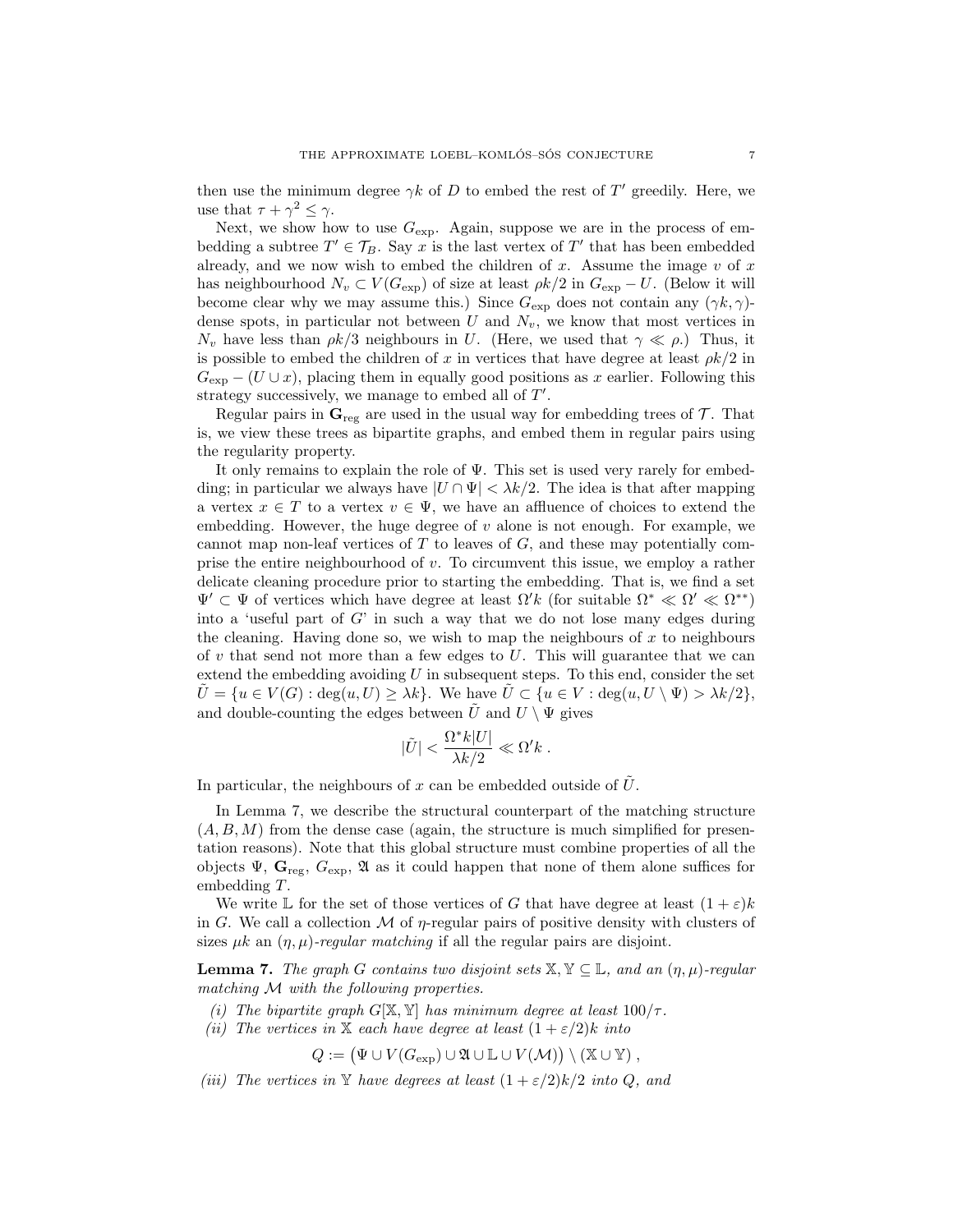# (iv) M and  $X \cup Y$  are disjoint.

The sets  $X$  and  $Y$  will host  $W_A$  and  $W_B$ , that is, we can think of  $X$  and  $Y$  being counterparts to the sets  $A$  and  $B$  from the dense case. Property (i) then guarantees that the edges between  $W_A$  and  $W_B$  can be embedded greedily (cf. Lemma 5(c)). Properties (ii) and (iii) guarantee that subtrees  $\mathcal{T}_A$  and  $\mathcal{T}_B$  can be embedded. Instead of embedding  $\mathcal{T}_A$  and  $\mathcal{T}_B$  using the matching M and edges  $E_L$  as in the proof of Theorem 4, we have to make use of embedding techniques developed above.

There are two major issues with the indicated approach. The first difficulty is encountered when embedding an internal tree  $T' \in \mathcal{T}_A$ . As such a tree may be adjacent to two vertices of  $W_A$ , and we plan to embed  $W_A$  in  $X$ , we have to return to  $A$  after embedding  $T'$ .

To understand this difficulty better, it is instructive to first see how an internal tree T' with head  $x \in W_A$  and tail  $y \in W_A$  is embedded in the dense case (head and tail are the two vertices from Lemma  $5(f)$ ). Say x has been embedded into vertex  $v \in A$ . We choose an edge  $XY \in M \cup E_{\mathbf{L}}$  that will host  $T'$ , such that X is an edge in the cluster graph. The regularity of  $(A, X)$  guarantees that the embedding of  $T'$ can be extended from  $x$ , but also, that after embedding  $T'$  we can embed  $y$  back in A.

In the sparse case, we do not have any similar property for the set Q. To resolve this issue, we introduce certain cleaning procedures which guarantee that the last vertex before a tail of an internal tree is always embedded in a vertex of Q which has degree at least  $100/\tau$  into X.



FIGURE 2. The graph G has a set  $\mathbb L$  of  $\frac{5n}{9}$  vertices of degree 1.1k, and a set S of  $\frac{4n}{9}$  vertices of degree 0.5k. For each  $v \in \mathbb{L}$ , we have  $\deg(v, \mathbb{L}) = 0.7k$  and  $\deg(v, \mathbb{S}) = 0.4k$ . For each  $v \in \mathbb{S}$ , we have  $\deg(v, \mathbb{L}) = 0.5k$  and  $\deg(v, \mathbb{S}) = 0$ . Further, there is a sparse decomposition of G such that the union of the dense spots  $\mathcal D$  covers all the edges of  $G$ . The dense spots  $D$  intersect in such a way that the small Venn cells A cover L. The cluster graph  $\mathbf{G}_{reg}$  is edgeless, and all vertices have degree less than k into  $\Psi \cup V(G_{\exp}) \cup \mathfrak{A} \cup \mathbb{L}$ . Thus, for our set  $X$ , we need to find  $M$  elsewhere. In this particular case, one can show that there is a regular matching between L and S covering almost all of S, and that such a matching is a good choice for M.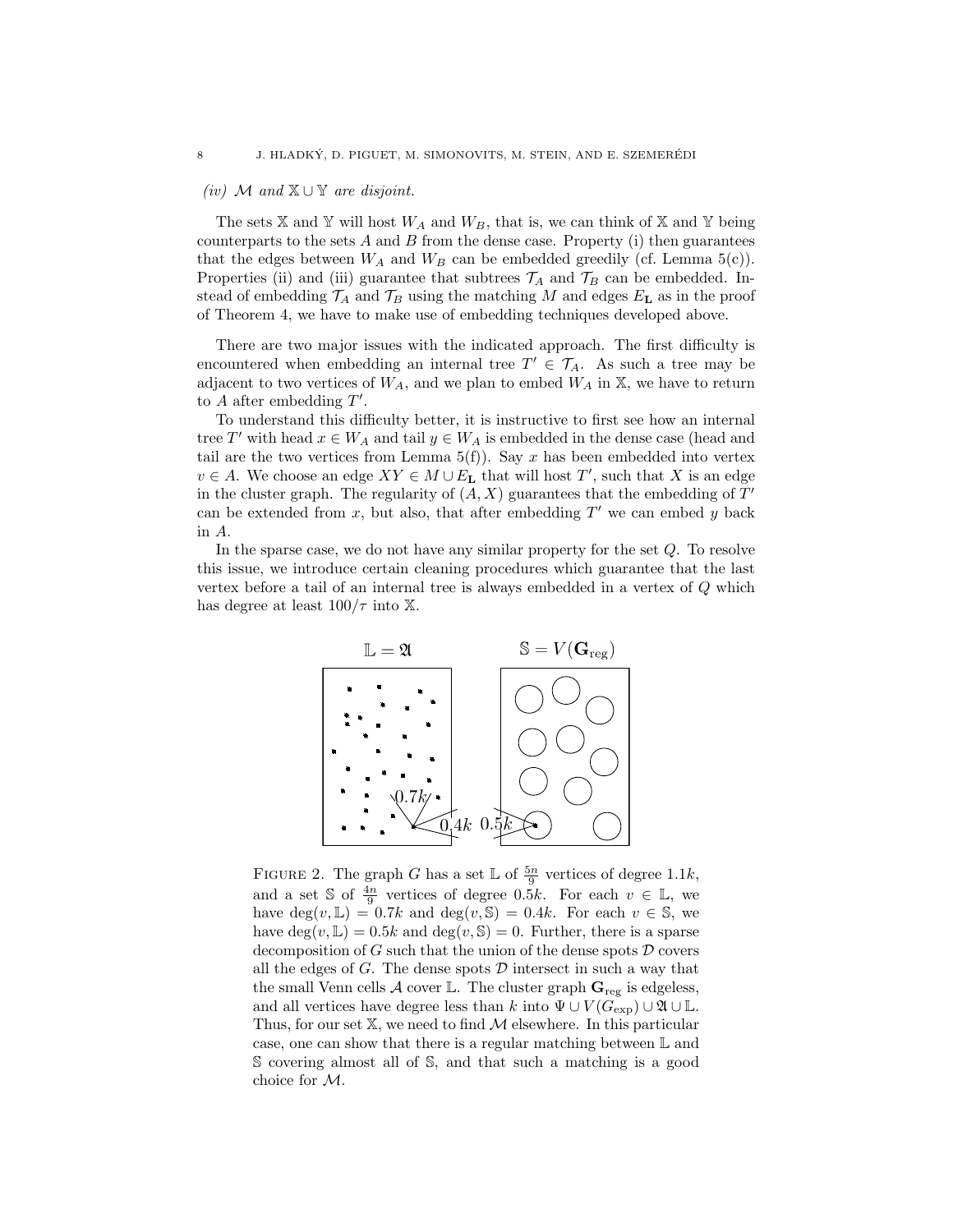The second difficulty arises when constructing the regular matching  $\mathcal{M}$ . In analogy to the dense case, it would be a natural guess that  $\mathcal M$  is a matching in  $\mathbf{G}_{\text{rec}}$ . In Figure 1 we give an example that it is not always possible to choose M like this.

Given the example of Figure 1, one might wonder why we bother to construct the cluster graph  $\mathbf{G}_{\text{reg}}$  at all. The answer is that for constructing the regular matching M, the graph  $\mathbf{G}_{\text{reg}}$  is of help, either directly, or via the information it gives by lacking a suitable matching.

### 5. Concluding remarks

Let us conclude with several comments.

- $\bullet$  Our proof builds on techniques developed by Ajtai, Komlós, Simonovits and Szemerédi for their work on the Erdős–Sós conjecture. However, there is a substantial difference between the proofs already on the level of the sparse decomposition. In their proof, a suitable matching structure can always be found in the cluster graph  $\mathbf{G}_{\text{reg}}$ . That means examples like the one in Figure 2 do not enter the picture in the Erdős–Sós conjecture.
- Similarly as in the Erdős-Sós setting, it seems that our approach can be combined with the stability approach of Simonovits. We hope to resolve the Loebl–Komlós–Sós conjecture exactly, for k sufficiently large (this is work in progress).
- The sparse decomposition of a graph is not uniquely determined, and can actually vary vastly. This is caused by the arbitrariness in the choice of the dense spots from which we obtain the regularized graph  $\mathbf{G}_{\text{reg}}$ . This situation is in acute contrast with the situation of decomposition of dense graphs (given by the regularity lemma). Indeed, in the dense setting the structure of the cluster graph is essentially unique, cf. [ASS09].<sup>2</sup>
- Another important question is whether there is an alternative approach to proving Conjecture 2 that avoids the notion of sparse decomposition, and even the notion of regular pairs. Such a programme has been developed in the dense setting by Szemerédi and his collaborators, see [LSS10] for a particular instance of "deregularizing" a result originally resolved [KSS98b] using the regularity method. However, this programme has not given a general alternative view, as of yet.

# **ACKNOWLEDGEMENTS**

The work on this project lasted from the beginning of 2008 and we are very grateful to the funding bodies for their support.

JH was funded by a BAYHOST fellowship, a DAAD fellowship, Charles University grant GAUK 202-10/258009, EPSRC award EP/D063191/1, and by an EPSRC Postdoctoral Fellowship hosted by the Mathematics Institute at the University of Warwick. JK and ESz acknowledge the support of NSF grant DMS-0902241. DP

 ${}^{2}$ In order to have uniqueness, the setting needs to be somewhat strengthened; see Theorem 1 and Theorem 2 in [ASS09]. The uniqueness phenomenon can be nicely expressed in the language of graph limits [BCL09].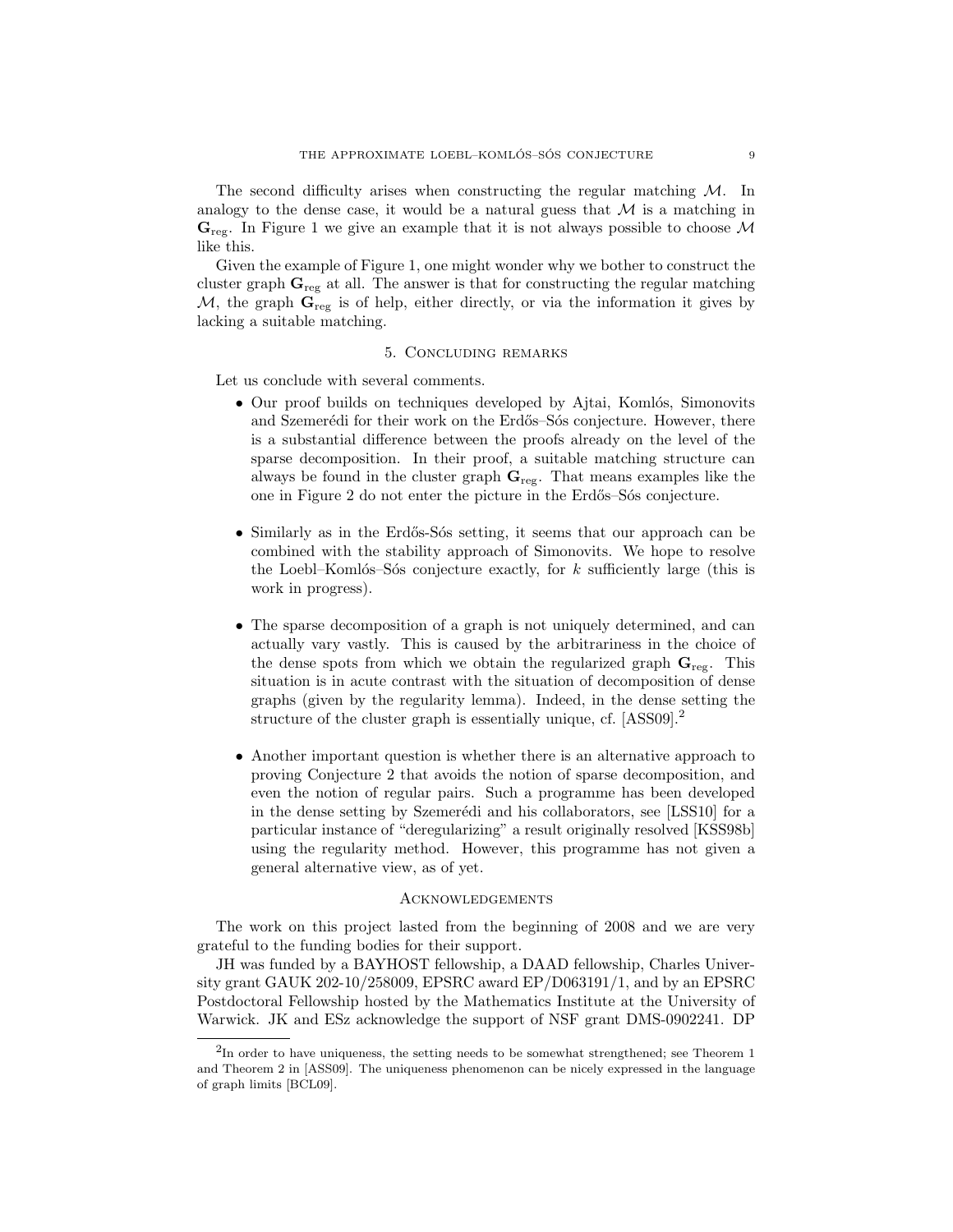acknowledges the support of the Marie Curie fellowship FIST, DFG grant TA 309/2- 1, a DAAD fellowship, Czech Ministry of Education project 1M0545, EPSRC award EP/D063191/1, grant PIEF-GA-2009-253925 of the European Union's FP7/2007- 2013, and EPSRC Additional Sponsorship EP/J501414/1. MS was supported by a FAPESP fellowship, and by FAPESP travel grant PQ-EX 2008/50338-0, also CMM-Basal, and FONDECYT grants 11090141 and 1140766.

#### **REFERENCES**

- [AKS95] M. Ajtai, J. Komlós, and E. Szemerédi. On a conjecture of Loebl. In Graph theory, combinatorics, and algorithms, Vol. 1, 2 (Kalamazoo, MI, 1992), Wiley-Intersci. Publ., pages 1135–1146. Wiley, New York, 1995.
- [AKSS] M. Ajtai, J. Komlós, M. Simonovits, and E. Szemerédi. Proof of the Erdős-T. Sós conjecture for large trees. In preparation.
- [ASS09] N. Alon, A. Shapira, and U. Stav. Can a graph have distinct regular partitions? SIAM J. Discrete Math., 23(1):278–287, 2008/09.
- [BCL09] C. Borgs, J. Chayes, and L. Lovász. Moments of two-variable functions and the uniqueness of graph limits. J. Geom. and Func. Anal, 19:1597–1619, 2009.
- [BD96] S. Brandt and E. Dobson. The Erdős–Sós conjecture for graphs of girth 5. Discr. Math., 150:411–414, 1996.
- [BLW00] C. Bazgan, H. Li, and M. Woźniak. On the Loebl-Komlós-Sós conjecture. J. Graph Theory, 34(4):269–276, 2000.
- [Coo09] O. Cooley. Proof of the Loebl-Komlós-Sós conjecture for large, dense graphs. Discrete Math., 309(21):6190–6228, 2009.
- [Dob02] E. Dobson. Constructing trees in graphs whose complement has no  $K_{2,s}$ . Combin. Probab. Comput., 11(4):343–347, 2002.
- [EFLS95] P. Erdős, Z. Füredi, M. Loebl, and V. T. Sós. Discrepancy of trees. Studia Sci. Math. Hungar., 30(1-2):47–57, 1995.
- [EG59] P. Erdős and T. Gallai. On maximal paths and circuits of graphs. Acta Math. Acad. Sci. Hungar, 10:337–356 (unbound insert), 1959.
- [FS13] Z. Füredi and M. Simonovits. The history of degenerate (bipartite) extremal graph problems. In Erdös centennial, volume 25 of Bolyai Soc. Math. Stud., pages 169-264. János Bolyai Math. Soc., Budapest, 2013.
- [GG67] L. Gerencsér and A. Gyárfás. On Ramsey-type problems. Ann. Univ. Sci. Budapest. Eötvös Sect. Math., 10:167-170, 1967.
- [Hax01] P. E. Haxell. Tree embeddings. J. Graph Theory, 36(3):121-130, 2001.
- [HKP<sup>+</sup>a] J. Hladký, J. Komlós, D. Piguet, M. Simonovits, M. Stein, and E. Szemerédi. The approximate Loebl-Komlós-Sós conjecture. arXiv: 1211.3050.
- [HKP<sup>+</sup>b] J. Hladký, J. Komlós, D. Piguet, M. Simonovits, M. Stein, and E. Szemerédi. The approximate Loebl-Komlós-Sós conjecture I: The sparse decomposition. arXiv: 1408:3858.
- $[HKP^+c]$  J. Hladký, J. Komlós, D. Piguet, M. Simonovits, M. Stein, and E. Szemerédi. The approximate Loebl-Komlós-Sós conjecture II: The rough structure of LKS graphs. arXiv: 1408:3871.
- [HKP<sup>+</sup>d] J. Hladký, J. Komlós, D. Piguet, M. Simonovits, M. Stein, and E. Szemerédi. The approximate Loebl-Komlós-Sós conjecture III: The finer structure of LKS graphs. arXiv: 1408:3866.
- [HKP<sup>+</sup>e] J. Hladký, J. Komlós, D. Piguet, M. Simonovits, M. Stein, and E. Szemerédi. The approximate Loebl-Komlós-Sós conjecture IV: Embedding techniques and the proof of the main result. arXiv: 1408:3870.
- [HLT02] P. E. Haxell, T. Luczak, and P. W. Tingley. Ramsey numbers for trees of small maximum degree. Combinatorica, 22(2):287–320, 2002. Special issue: Paul Erdős and his mathematics.
- [HP] J. Hladký and D. Piguet. Loebl-Komlós-Sós Conjecture: dense case. arXiv:0805.4834.
- [KO09] D. Kühn and D. Osthus. Embedding large subgraphs into dense graphs. In Surveys in combinatorics 2009, volume 365 of London Math. Soc. Lecture Note Ser., pages 137–167. Cambridge Univ. Press, Cambridge, 2009.